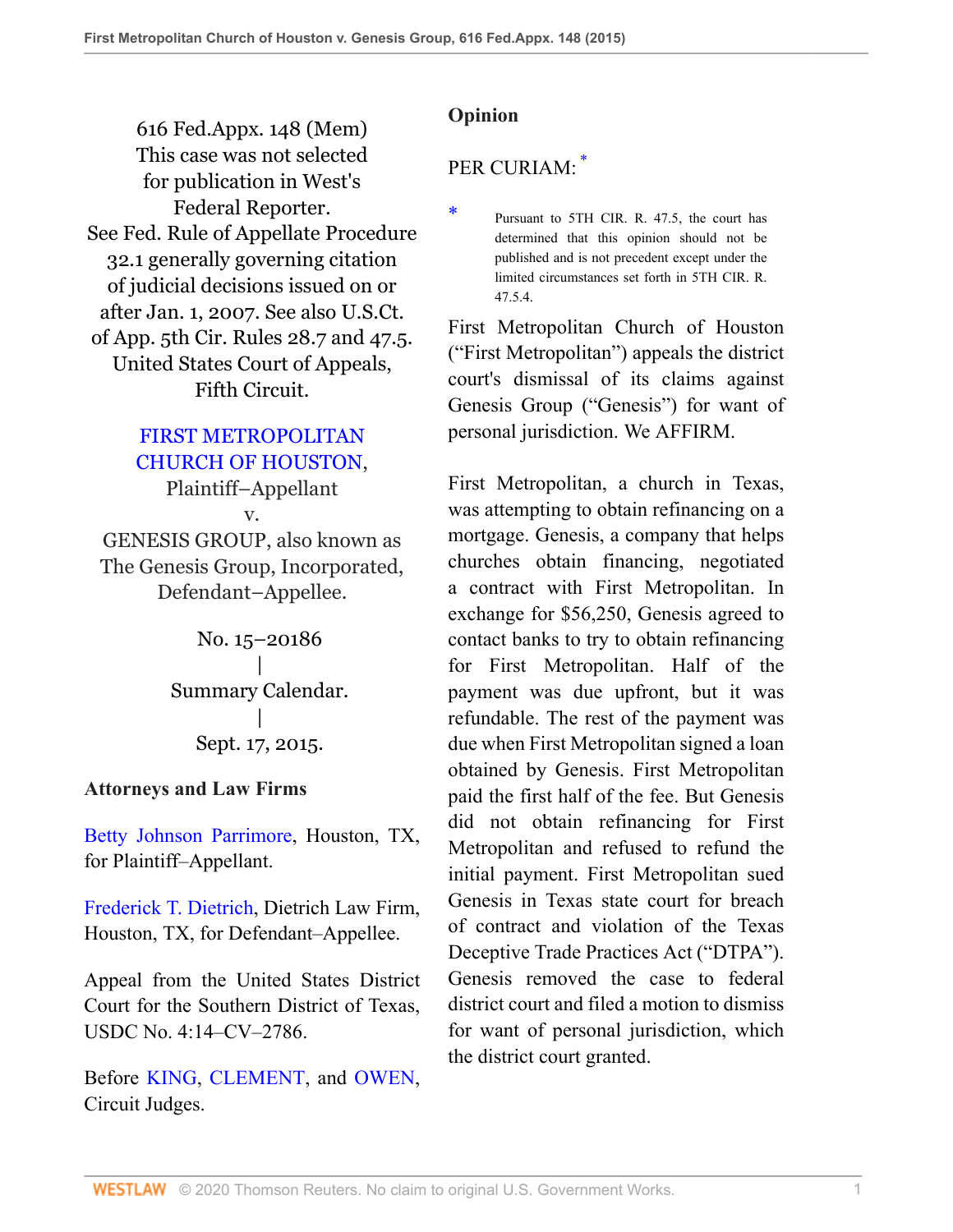Genesis is incorporated in and has its principal place of business in Pennsylvania. Nonetheless, First Metropolitan argues that Texas can exercise both general and specific personal jurisdiction over Genesis. The only question on appeal is whether exercising personal jurisdiction would comport with constitutional due process.

First Metropolitan argues that Genesis's web presence subjects it to general personal jurisdiction in Texas. We disagree. General personal jurisdiction can be exercised only when "the defendant's 'affiliations with the State are so continuous and systematic as to render [it] essentially at home in the forum State.' " *[Monkton Ins. Servs., Ltd.](http://www.westlaw.com/Link/Document/FullText?findType=Y&serNum=2034393468&pubNum=0000506&originatingDoc=I59c4edb75e0a11e5a795ac035416da91&refType=RP&fi=co_pp_sp_506_432&originationContext=document&vr=3.0&rs=cblt1.0&transitionType=DocumentItem&contextData=(sc.UserEnteredCitation)#co_pp_sp_506_432) v. Ritter,* [768 F.3d 429, 432 \(5th Cir.2014\)](http://www.westlaw.com/Link/Document/FullText?findType=Y&serNum=2034393468&pubNum=0000506&originatingDoc=I59c4edb75e0a11e5a795ac035416da91&refType=RP&fi=co_pp_sp_506_432&originationContext=document&vr=3.0&rs=cblt1.0&transitionType=DocumentItem&contextData=(sc.UserEnteredCitation)#co_pp_sp_506_432) (quoting *[Daimler AG v.](http://www.westlaw.com/Link/Document/FullText?findType=Y&serNum=2032535459&pubNum=0000708&originatingDoc=I59c4edb75e0a11e5a795ac035416da91&refType=RP&fi=co_pp_sp_708_761&originationContext=document&vr=3.0&rs=cblt1.0&transitionType=DocumentItem&contextData=(sc.UserEnteredCitation)#co_pp_sp_708_761)* **\*149** *Bauman,* [––– U.S. ––––, 134 S.Ct. 746, 761,](http://www.westlaw.com/Link/Document/FullText?findType=Y&serNum=2032535459&pubNum=0000708&originatingDoc=I59c4edb75e0a11e5a795ac035416da91&refType=RP&fi=co_pp_sp_708_761&originationContext=document&vr=3.0&rs=cblt1.0&transitionType=DocumentItem&contextData=(sc.UserEnteredCitation)#co_pp_sp_708_761) [187 L.Ed.2d 624 \(2014\)](http://www.westlaw.com/Link/Document/FullText?findType=Y&serNum=2032535459&pubNum=0000708&originatingDoc=I59c4edb75e0a11e5a795ac035416da91&refType=RP&fi=co_pp_sp_708_761&originationContext=document&vr=3.0&rs=cblt1.0&transitionType=DocumentItem&contextData=(sc.UserEnteredCitation)#co_pp_sp_708_761)) (alteration in original). "It is ... incredibly difficult to establish general jurisdiction in a forum other than the place of incorporation or principal place of business." *Id.*

First Metropolitan's general jurisdiction argument is based on Genesis's operation of a website that lets users express interest in Genesis's services by entering their contact information. The website also listed First Metropolitan and other Texas entities as references for Genesis. But maintaining an interactive website is not enough to establish general personal jurisdiction. *Id.* The allegation that Genesis maintained a web form, even when combined with the allegation that Genesis listed Texas residents as references on the website, does not make Genesis's contacts with Texas so continuous and systematic as to render it essentially at home in Texas. "In this case, at most, [Genesis's] website shows that [Genesis] conducts business with Texas, not in Texas." *Id.*

As to specific personal jurisdiction over the contract claim, First Metropolitan essentially argues that, because Genesis entered into and then breached a contract with First Metropolitan—a known Texas resident—Texas can exercise personal jurisdiction over Genesis. This is simply not the law in this circuit. Negotiating and closing a contract with a forum resident by sending communications into the forum state is insufficient to establish specific personal jurisdiction for a breach of contract claim, at least if the contract does "not contemplate a long-term relationship with ... continuing obligations and widereaching contacts." *[Stuart v. Spademan,](http://www.westlaw.com/Link/Document/FullText?findType=Y&serNum=1985146590&pubNum=0000350&originatingDoc=I59c4edb75e0a11e5a795ac035416da91&refType=RP&fi=co_pp_sp_350_1193&originationContext=document&vr=3.0&rs=cblt1.0&transitionType=DocumentItem&contextData=(sc.UserEnteredCitation)#co_pp_sp_350_1193)* [772 F.2d 1185, 1193 \(5th Cir.1985\)](http://www.westlaw.com/Link/Document/FullText?findType=Y&serNum=1985146590&pubNum=0000350&originatingDoc=I59c4edb75e0a11e5a795ac035416da91&refType=RP&fi=co_pp_sp_350_1193&originationContext=document&vr=3.0&rs=cblt1.0&transitionType=DocumentItem&contextData=(sc.UserEnteredCitation)#co_pp_sp_350_1193). The instant contract did not contemplate such continuing obligations or wide-reaching contacts. Further, the contract did not provide that Genesis would perform its work in Texas specifically. While Genesis did contact a Texas bank on First Metropolitan's behalf, nothing indicates that Genesis was required to do so. Accordingly, Texas was not the hub of the contract's activities. *See [Moncrief Oil](http://www.westlaw.com/Link/Document/FullText?findType=Y&serNum=2011655819&pubNum=0000506&originatingDoc=I59c4edb75e0a11e5a795ac035416da91&refType=RP&fi=co_pp_sp_506_313&originationContext=document&vr=3.0&rs=cblt1.0&transitionType=DocumentItem&contextData=(sc.UserEnteredCitation)#co_pp_sp_506_313) [Int'l Inc. v. OAO Gazprom,](http://www.westlaw.com/Link/Document/FullText?findType=Y&serNum=2011655819&pubNum=0000506&originatingDoc=I59c4edb75e0a11e5a795ac035416da91&refType=RP&fi=co_pp_sp_506_313&originationContext=document&vr=3.0&rs=cblt1.0&transitionType=DocumentItem&contextData=(sc.UserEnteredCitation)#co_pp_sp_506_313)* 481 F.3d 309, [313 \(5th Cir.2007\)](http://www.westlaw.com/Link/Document/FullText?findType=Y&serNum=2011655819&pubNum=0000506&originatingDoc=I59c4edb75e0a11e5a795ac035416da91&refType=RP&fi=co_pp_sp_506_313&originationContext=document&vr=3.0&rs=cblt1.0&transitionType=DocumentItem&contextData=(sc.UserEnteredCitation)#co_pp_sp_506_313) (finding no specific personal jurisdiction in part because the contract was silent as to the location of